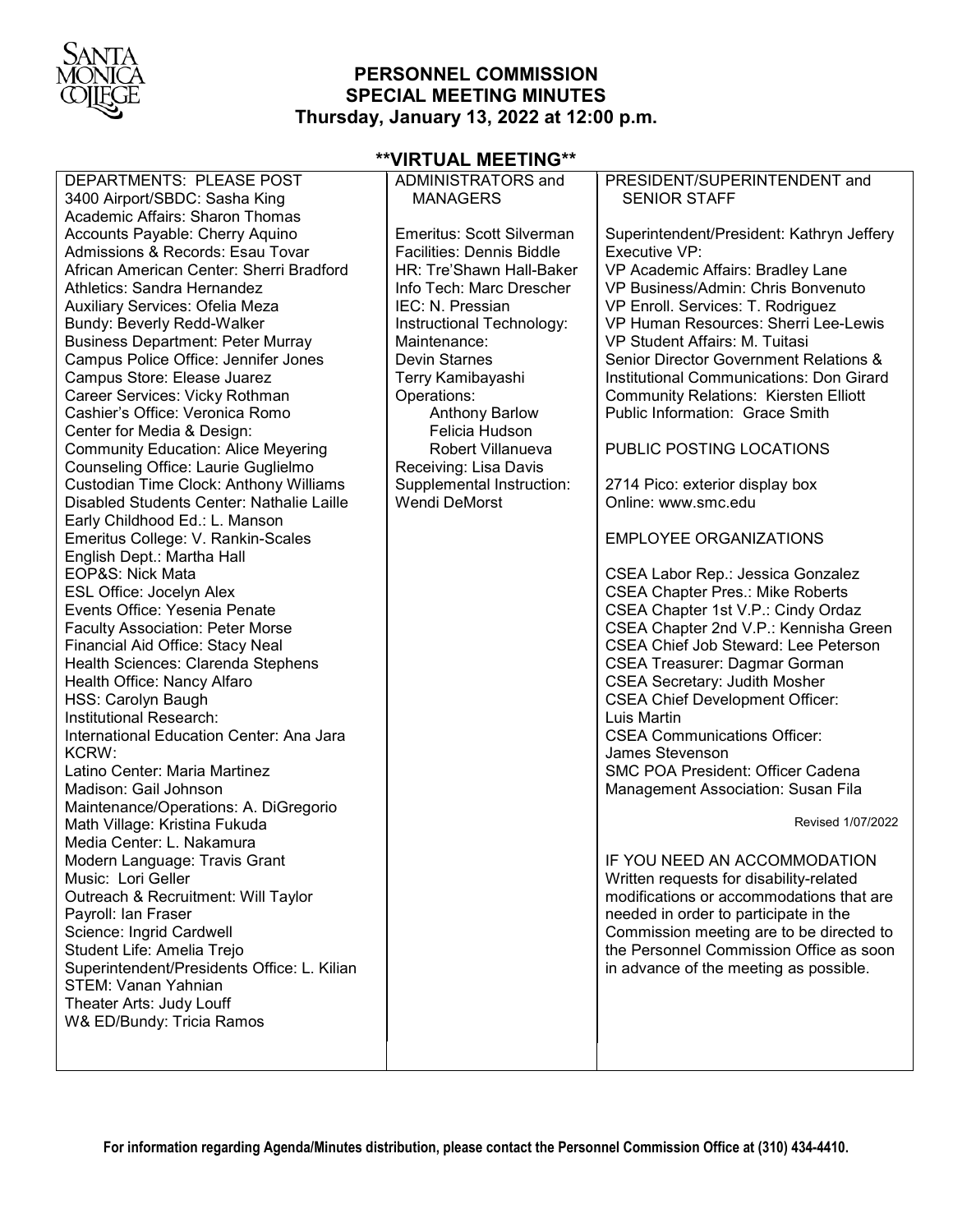#### Santa Monica College Special Personnel Commission Meeting Minutes Thursday, January 13, 2022

## PUBLIC PARTICIPATION FOR VIRTUAL MEETINGS

During the COVID-19 (Coronavirus) Global Pandemic, the Board of Trustees has determined in accordance with Government Code Section 54953 that as a result of the ongoing emergency that meeting in person would present imminent risks to the health and safety of the attendees at public meetings. The Zoom format used for College public meetings ensures public participation and provides an opportunity for the public to directly address the body. Members of the public have the right to request to make public comments until such time as the public comment period is over. Members of the public may address the Committee and public participation can occur in one of two ways. Members of the public can submit written comments to be read during the public meeting or they may speak during the Zoom meeting.

Individuals wishing to speak or submit written comments to be read at the meeting shall send an email to personnel commission@smc.edu, by no later than 11:00 a.m. on Thursday, January 13, 2022. The email should include the following information:

## **Name Department (optional) Topic or Agenda Item # to be addressed Comments to be read (if submitting written comments)**

Instructions for Speaking to the Commission through Zoom

Speakers may address any specific agenda item, or may provide general comments during the "Public Comments" period. When it is time for the speakers to address the Commission, their name will be called and the microphone on their Zoom account will be activated. A speaker's Zoom Profile should match their real name to expedite this process. After the comment has been given, the microphone for the speaker's Zoom profile will be muted.

All public comments will be subject to the general rules set forth below.

- Five minutes is allotted to each speaker per topic. If there are more than four speakers on any topic or item, the Commission reserves the option of limiting the time for each speaker. A speaker's time may not be transferred to another speaker.
- Each speaker is limited to one presentation per specific agenda item before the Commission, and to one presentation per Commission meeting on non-agenda items.
- Five minutes is allotted to each speaker per topic for general public comments. The speaker must adhere to the topic. Individuals wishing to speak during the Public Comments will be called upon during Public Comments.

Any person who disrupts, disturbs, or otherwise impedes the orderly conduct of any meeting by uttering loud, threatening, or abusive language or engaging in disorderly conduct, shall, at the discretion of the presiding officer or majority of the Committee, be requested to be orderly and silent and/or removed from the meeting.

No action may be taken on items of business not appearing on the agenda.

Reference: Merit Rule 2.2.8 Government Code sections 54954.2, 54954.3, 54957.9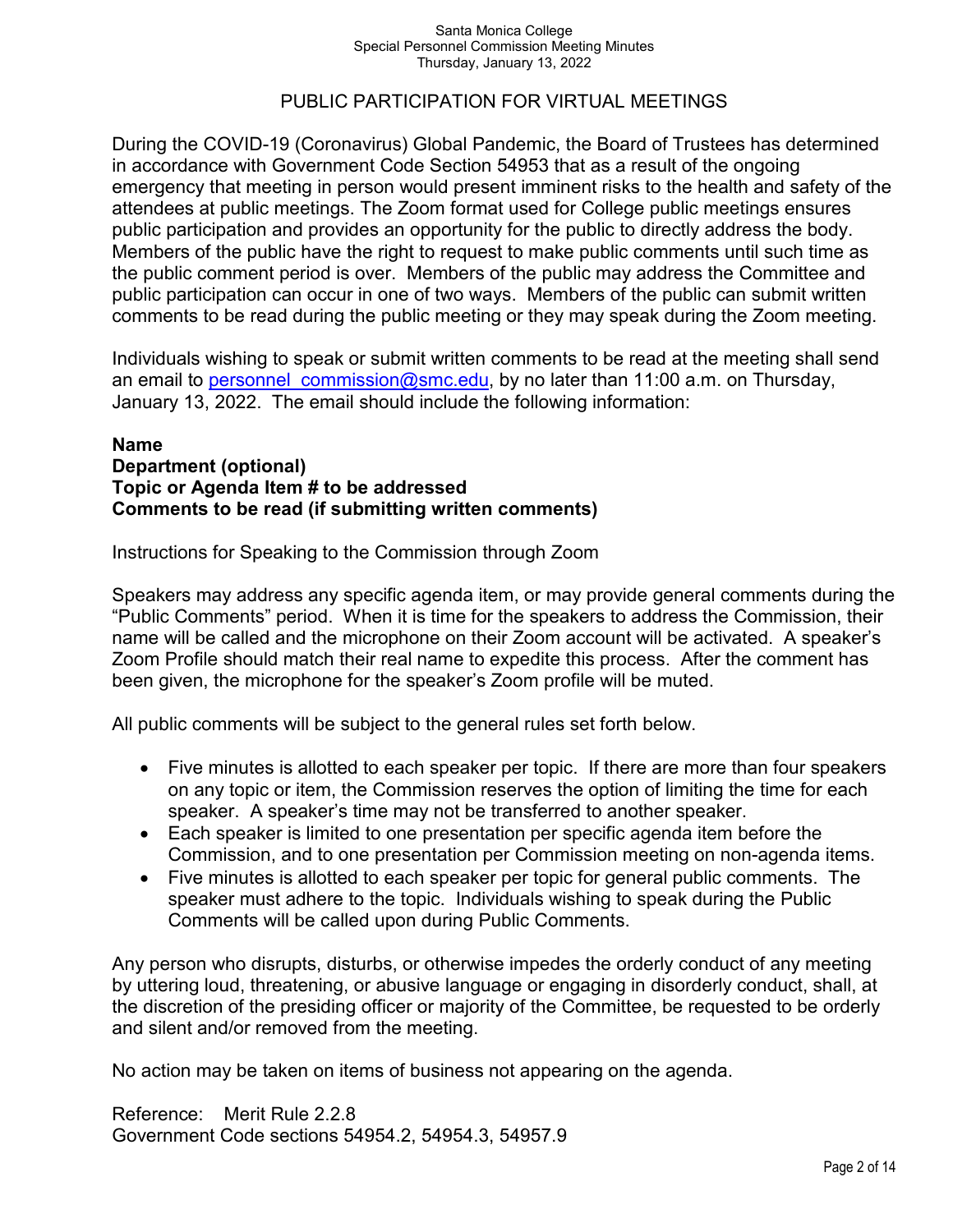# **PUBLIC SESSION: 12:00 p.m.**

## **I. ORGANIZATIONAL FUNCTIONS**

### A. Call to Order **12:00PM**

B. Roll Call

| <b>Commissioner</b>            | <b>Present</b> | Absent |
|--------------------------------|----------------|--------|
| Dr. Joseph Metoyer, Jr., Chair |                |        |
| Joy Abbott, Vice Chair         |                |        |
| Deborah Jansen                 |                |        |
| Lawrence Leone                 |                |        |
| <b>Barbara Greenstein</b>      |                |        |

C. Public Comments (Non Actionable Comments from those in attendance)

#### **II. AGENDA REPORTS – MAJOR ITEMS OF BUSINESS**

| # | <b>Item</b>                                                | Page |
|---|------------------------------------------------------------|------|
|   | APPROVAL OF ADVANCED STEP PLACEMENT:                       | 4    |
|   | ASSISTANT DIRECTOR OF FACILITIES PLANNING AND CONSTRUCTION |      |
|   | <b>EXAMINATION SCHEDULE:</b>                               |      |
|   | • ACCOUNTING MANAGER                                       |      |
|   | • ADMINISTRATIVE ASSISTANT I                               | 5    |
|   | • ADMINISTRATIVE ASSISTANT III-CONFIDENTIAL                |      |
|   | • COMMUNITY COLLEGE POLICE DISPATCHER                      |      |
| 3 | <b>RATIFICATION OF ELIGIBILITY LIST:</b>                   | 6    |
|   | • ACCOUNTANT                                               |      |
|   | <b>REQUEST TO CERTIFY FROM ALTERNATE ELIGIBILITY LIST:</b> |      |
|   | • ADMINISTRATIVE ASSISTANT I                               |      |
| 5 | <b>RATIFICATION OF WORKING OUT OF CLASS AND</b>            | 8    |
|   | <b>INTERNAL LIMITED TERM ASSIGNMENTS</b>                   |      |
| 6 | <b>CERTIFICATION OF SENIORITY LIST:</b>                    | 12   |
|   | <b>HUMAN RESOURCES ANALYST-OPERATIONS</b>                  |      |

#### **III. ADJOURNMENT**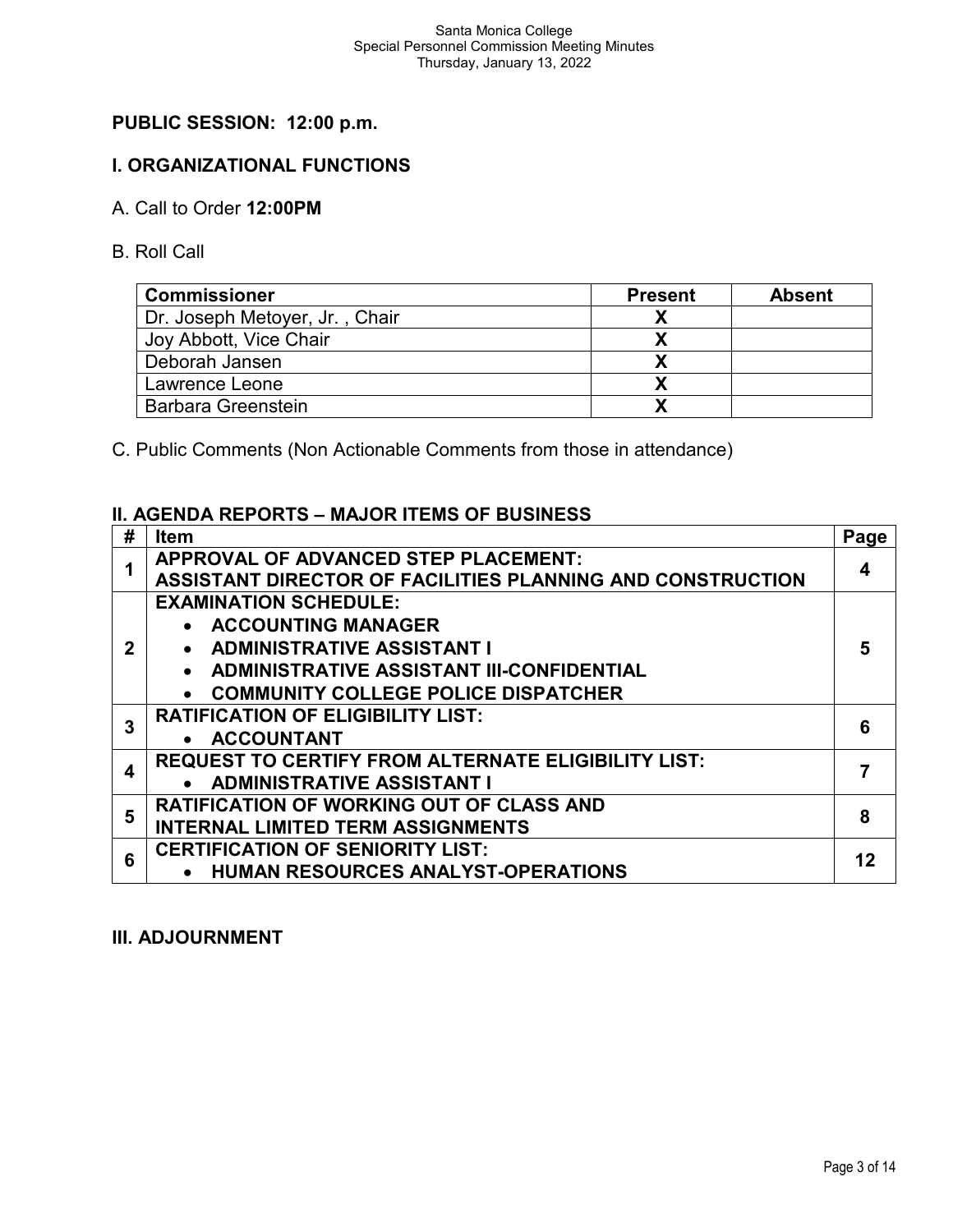| Agenda Report No. | 1                                                       |
|-------------------|---------------------------------------------------------|
| <b>Subject</b>    | APPROVAL OF ADVANCED STEP PLACEMENT:                    |
|                   | ASSISTANT DIRECTOR OF FACILITIES PLANNING               |
|                   | <b>AND CONSTRUCTION</b>                                 |
| <b>Date</b>       | <b>January 13, 2022</b>                                 |
| To                | <b>Members of the Personnel Commission</b>              |
| From              | <b>Carol Long, Director of the Personnel Commission</b> |

It is requested that the Personnel Commission approve an initial salary placement for Yu-Ngok Lo, Assistant Director of Facilities Planning and Construction, at **Range M27, Step E** on the Classified Management Salary Schedule.

The Minimum Qualifications for this position include a Bachelor's degree in a related field, and four years of responsible experience in facilities construction project and planning management that includes managing facilities design, budget preparation, construction oversight, and technology implementations. Construction management experience that involved working with the California Division of the State Architect is required. This candidate possesses a Bachelor's degree and almost 12 years of experience performing and overseeing related functions.

## **Merit Rule 12.2.4 B (4) Salary on Employment**

The maximum initial salary placement is the third step on the salary schedule, unless approval for higher initial salary placement is granted by the Personnel Commission,

Superintendent/President, and the appropriate appointing authority. In order to be considered for initial salary placement above Step C, candidates must have more than four (4) additional years of training and experience beyond the years indicated in the class qualifications, and two or more of the criteria listed in 12.2.4.B.3. must be present.

| <b>Disposition by the Commission</b> |                           |  |
|--------------------------------------|---------------------------|--|
| <b>Motion made by:</b>               | Lawrence Leone            |  |
| Seconded by:                         | <b>Barbara Greenstein</b> |  |
| Ayes:                                | 5                         |  |
| Nays:                                |                           |  |
| <b>Abstentions:</b>                  |                           |  |
| <b>Amendments/Comments</b>           |                           |  |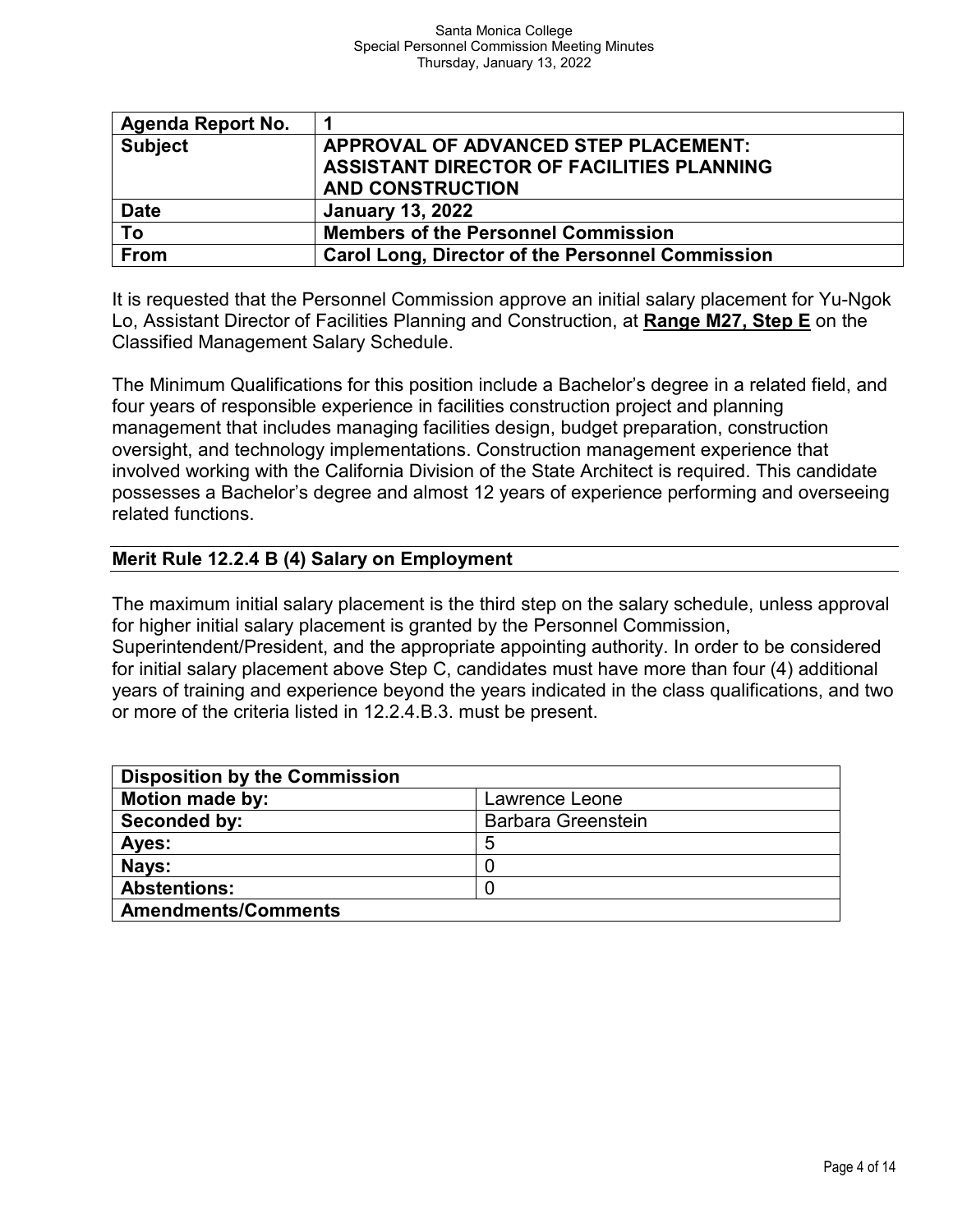#### Santa Monica College Special Personnel Commission Meeting Minutes Thursday, January 13, 2022

| <b>Agenda Report No.</b> | 2                                                       |
|--------------------------|---------------------------------------------------------|
| <b>Subject</b>           | <b>EXAMINATION SCHEDULE</b>                             |
| <b>Date</b>              | <b>January 13, 2022</b>                                 |
| To                       | <b>Members of the Personnel Commission</b>              |
| From                     | <b>Carol Long, Director of the Personnel Commission</b> |

It is recommended that the Personnel Commission approve the following Examination Schedule:

| <b>Class Title</b>                          | <b>Field of Competition</b>                       | Time    |
|---------------------------------------------|---------------------------------------------------|---------|
| <b>Accounting Manager</b>                   | Promotional                                       | 3 weeks |
| <b>Administrative Assistant I</b>           | <b>Promotional and Open Competitive</b>           | 3 weeks |
| Administrative Assistant III - Confidential | <b>Merged Promotional and Open</b><br>Competitive | 3 weeks |
| <b>Community College Police Dispatcher</b>  | <b>Open Competitive</b>                           | 3 weeks |

| <b>Disposition by the Commission</b> |                   |
|--------------------------------------|-------------------|
| <b>Motion made by:</b>               | Deborah Jansen    |
| Seconded by:                         | <b>Joy Abbott</b> |
| Ayes:                                |                   |
| Nays:                                |                   |
| <b>Abstentions:</b>                  |                   |
| <b>Amendments/Comments</b>           |                   |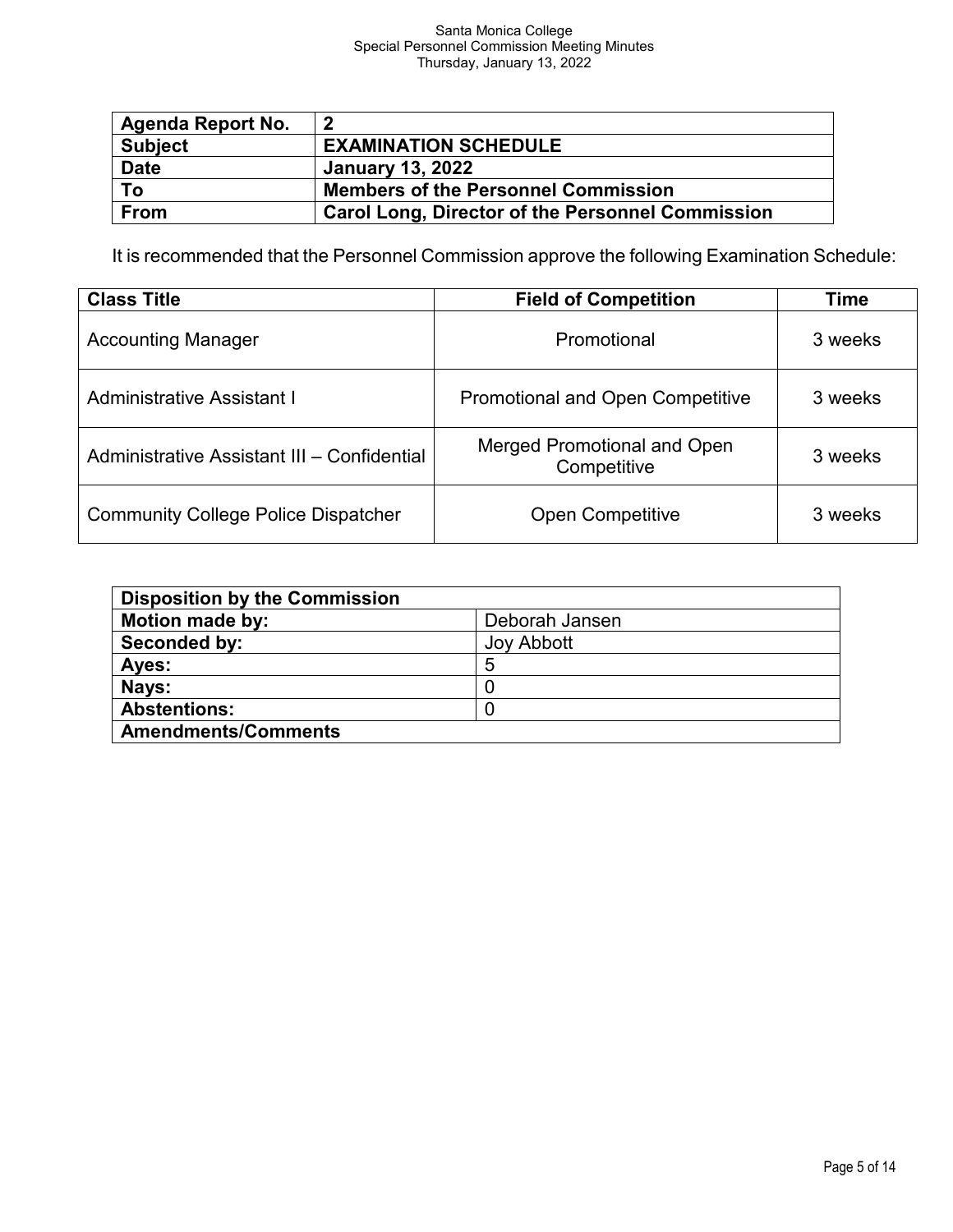#### Santa Monica College Special Personnel Commission Meeting Minutes Thursday, January 13, 2022

| <b>Agenda Report No.</b> | - 3                                                     |
|--------------------------|---------------------------------------------------------|
| <b>Subject</b>           | <b>RATIFICATION OF ELIGIBILITY LIST:</b>                |
|                          | • ACCOUNTANT                                            |
| <b>Date</b>              | <b>January 13, 2022</b>                                 |
| $\overline{To}$          | <b>Members of the Personnel Commission</b>              |
| From                     | <b>Carol Long, Director of the Personnel Commission</b> |

| <b>Class Title</b> | <b>Field of Competition</b> | <b>Promotional</b> | Total On List   Expiration Date |
|--------------------|-----------------------------|--------------------|---------------------------------|
| Accountant         | Promotional                 |                    | 1/3/2023                        |

| <b>Disposition by the Commission</b> |                   |  |
|--------------------------------------|-------------------|--|
| <b>Motion made by:</b>               | <b>Joy Abbott</b> |  |
| Seconded by:                         | Deborah Jansen    |  |
| Ayes:                                | 5                 |  |
| Nays:                                |                   |  |
| <b>Abstentions:</b>                  |                   |  |
| <b>Amendments/Comments</b>           |                   |  |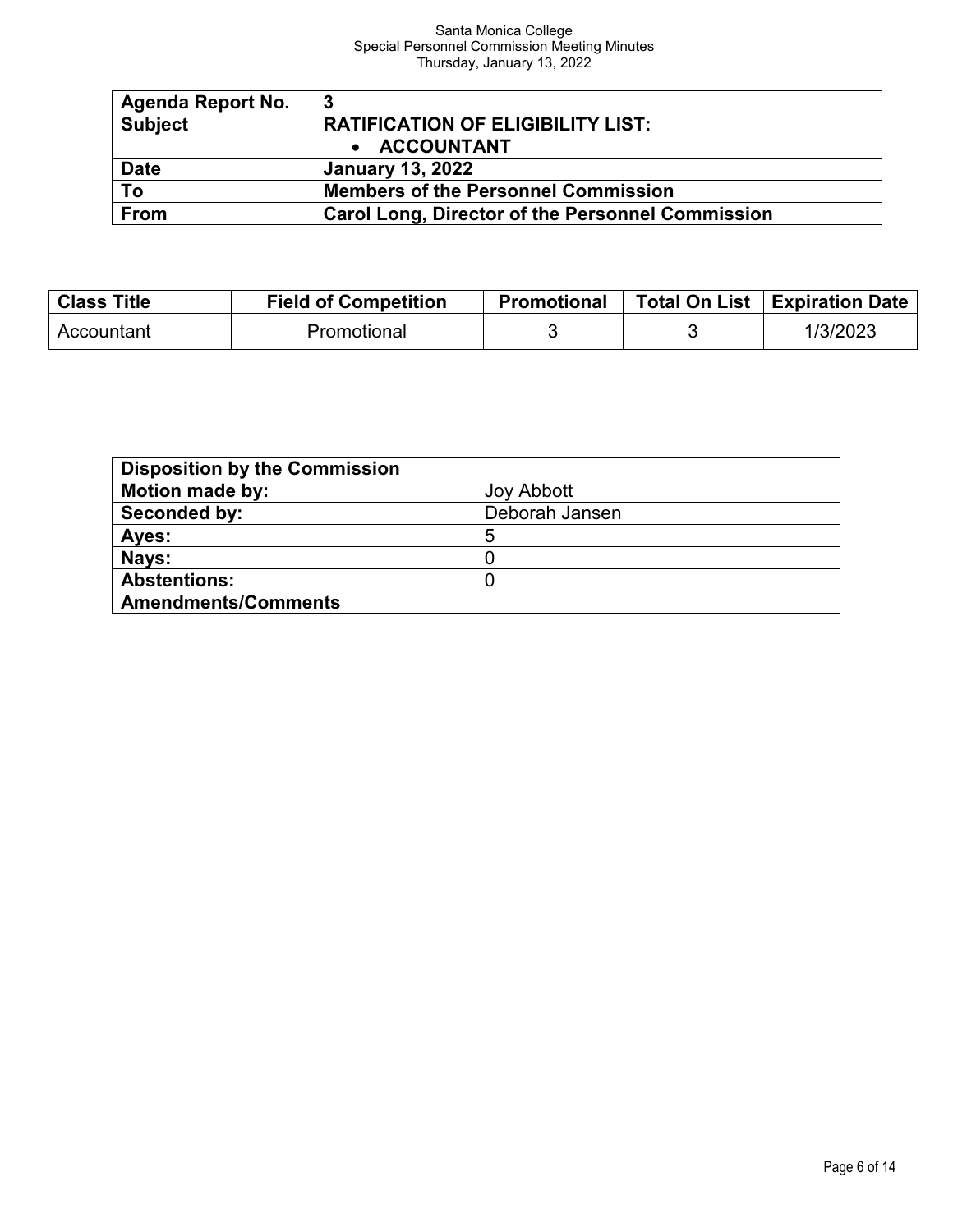| <b>Agenda Report No.</b> | Δ                                                       |
|--------------------------|---------------------------------------------------------|
| <b>Subject</b>           | REQUEST TO CERTIFY FROM ALTERNATE ELIGIBILITY LIST:     |
|                          | <b>ADMINISTRATIVE ASSISTANT I</b>                       |
| <b>Date</b>              | <b>January 13, 2022</b>                                 |
| To                       | <b>Members of the Personnel Commission</b>              |
| <b>From</b>              | <b>Carol Long, Director of the Personnel Commission</b> |

## **BACKGROUND**

There is an active promotional eligibility list for Administrative Assistant I which will be expiring on March 31, 2022. This eligibility list currently contains three candidates and three ranks.

There are also two new, active eligibility lists for Administrative Assistant II, which will not be expiring until January 4, 2023. One list is for promotional candidates; the second list is for candidates who are not currently permanent employees with Santa Monica College.

The duties of the Administrative Assistant I include a significant portion of the duties included in the Administrative Assistant II classification, and the necessary skills and knowledge for Administrative Assistant I were adequately tested in the examination for Administrative Assistant II.

Merit Rule 6.3.13 states the following:

- A. If there is no eligibility list for the class in which a vacancy occurs, certification may be made from a list for another class at the same or a higher salary level provided:
	- 1. The duties and qualifications of the class for which the examination was given include substantially all of the duties of the position to be filled.
	- 2. The Personnel Commission finds that the use of the list is in the best interest of the District and that the necessary skills and knowledge were adequately tested in the examination.

## **RECOMMENDATION**

It is recommended that the Commission approve the use of the Administrative Assistant II eligibility lists to certify eligible(s) to any current and upcoming vacancies for Administrative Assistant I, if we are unable to obtain sufficient eligible candidates from the existing Administrative Assistant I list.

| <b>Disposition by the Commission</b> |                           |
|--------------------------------------|---------------------------|
| <b>Motion made by:</b>               | <b>Barbara Greenstein</b> |
| Seconded by:                         | Lawrence Leone            |
| Ayes:                                | 5                         |
| Nays:                                |                           |
| <b>Abstentions:</b>                  |                           |
| <b>Amendments/Comments</b>           |                           |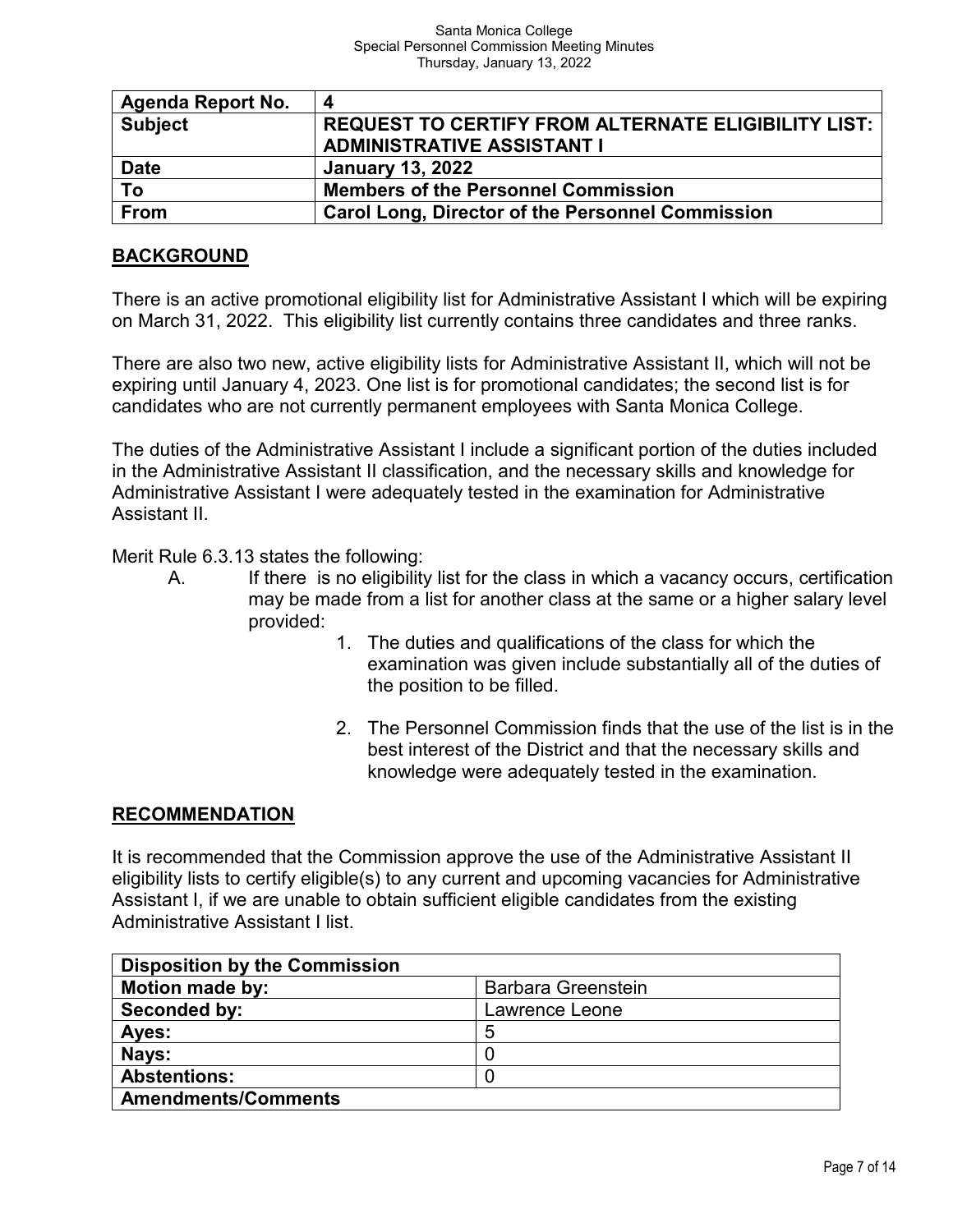| <b>Agenda Report No.</b> | -5                                                      |
|--------------------------|---------------------------------------------------------|
| <b>Subject</b>           | <b>RATIFICATION OF WORKING OUT OF CLASS AND</b>         |
|                          | <b>INTERNAL LIMITED TERM ASSIGNMENTS</b>                |
| <b>Date</b>              | <b>January 13, 2021</b>                                 |
| To                       | <b>Members of the Personnel Commission</b>              |
| From                     | <b>Carol Long, Director of the Personnel Commission</b> |

It is recommended that the Personnel Commission approve the following working out of class and internal limited term assignment(s).

# **I. Working out of Class Assignment (Provisional)**

| <b>Name/Permanent Class</b>                                | <b>Provisional WOC</b><br>Assignment*                    | <b>Dates of Current</b><br><b>Assignment</b> |  |
|------------------------------------------------------------|----------------------------------------------------------|----------------------------------------------|--|
| Olga Vasquez, Personnel Analyst                            | Classification and<br><b>Compensation Manager</b>        | 2/14/2022 to 4/1/2022                        |  |
| Karen Monzon, Personnel Analyst                            | <b>Classification and</b><br><b>Compensation Manager</b> | 4/4/2022 to 6/30/2022                        |  |
| Jorge Valadez,<br><b>Campus Store Operations Assistant</b> | <b>Course Materials Buyer</b>                            | 1/3/2022 to 2/6/2022                         |  |
| Gustavo Kalinec,<br><b>Enterprise Business Clerk</b>       | <b>Enterprise Business</b><br><b>Specialist</b>          | 11/16/2022 to 1/18/2022                      |  |
| Karen Monzon, Personnel Analyst                            | <b>Supervising Personnel</b><br>Analyst                  | 1/4/2022 to 4/1/2022                         |  |

*\*Unless otherwise noted, WOC assignments are paid at 100%. \*\*Pending PBAR approval*

## **II. Limited Term Assignment**

| <b>Name/Permanent Class</b>                                | <b>Provisional WOC Assignment*</b> | <b>Dates of Current</b><br><b>Assignment</b> |  |  |
|------------------------------------------------------------|------------------------------------|----------------------------------------------|--|--|
| Justin Carter, Custodian                                   | 12/12/2021 to 1/18/2022            |                                              |  |  |
| *Unless otherwise noted, WOC assignments are paid at 100%. |                                    |                                              |  |  |

## **III. Substitute Limited Term Assignment**

| <b>Name/Permanent Class</b>       | <b>Provisional WOC</b>                               | <b>Dates of Current</b>  |  |
|-----------------------------------|------------------------------------------------------|--------------------------|--|
|                                   | Assignment*                                          | <b>Assignment</b>        |  |
| Olga Vasquez,                     | <b>Classification and</b>                            | 12/20/2021 to 12/24/2021 |  |
| <b>Personnel Analyst</b>          | 1/4/2022 to 2/11/2022<br><b>Compensation Manager</b> |                          |  |
| Lori Thomas,                      | <b>Employee Benefits</b>                             | 1/18/2022 to 6/30/2022   |  |
| <b>Human Resources Specialist</b> | Coordinator                                          |                          |  |
| Nathan Weidenbenner,              | Tutoring Coordinator -                               | 1/4/2022 to 3/30/2022    |  |
| Instructional Assistant - English | <b>Business</b>                                      |                          |  |

*\*Unless otherwise noted, WOC assignments are paid at 100%.*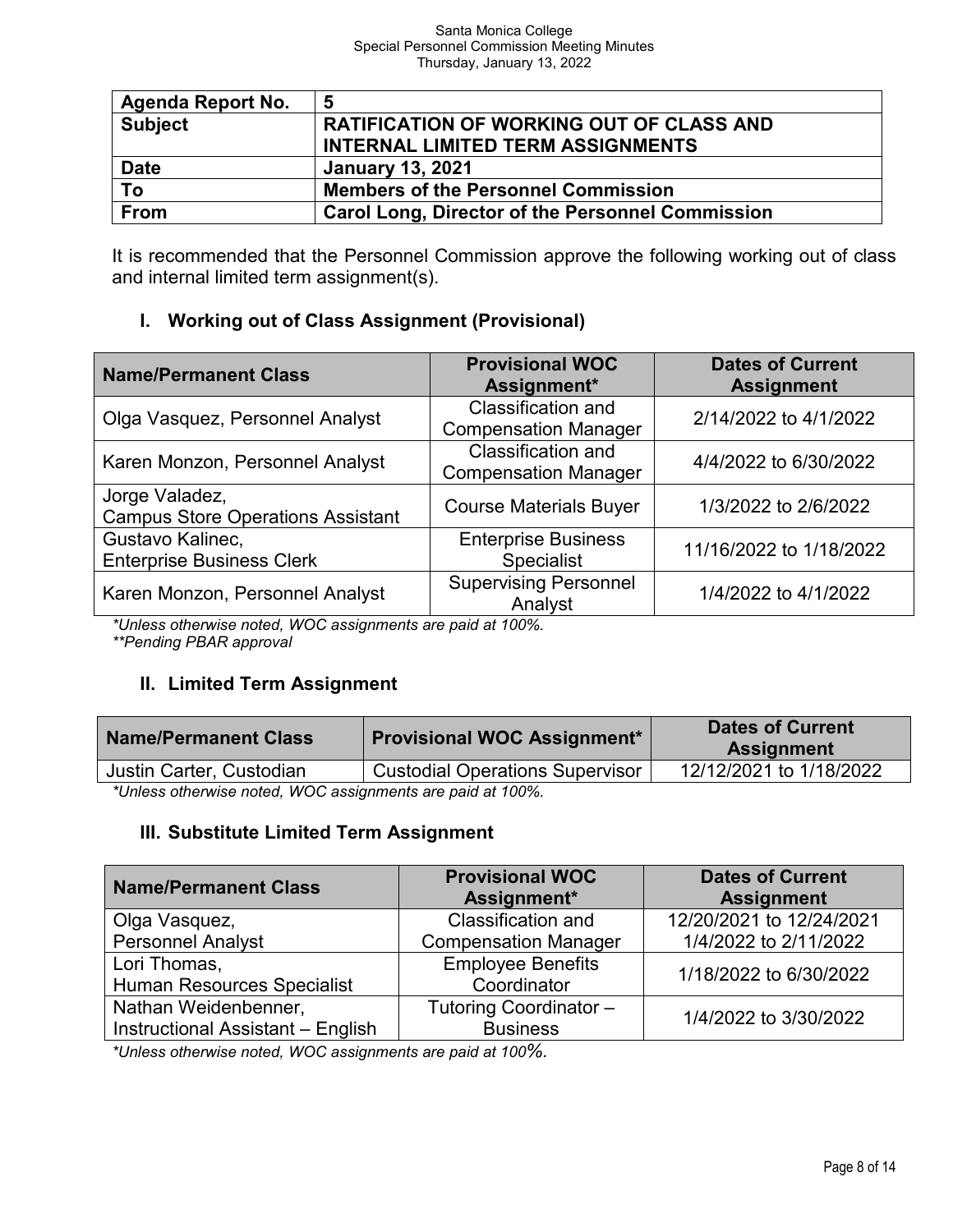### **Merit Rule 3.2.10 Working Out of Class (Education Code Section 88010, 88087, 88106 - 88108)**

## A. CONCEPT OF WORKING OUT OF CLASSIFICATION

- 1. Each classified employee shall be required to perform the duties of the position approved by the Board and classified by the Personnel Commission for the class to which he or she is assigned. An employee may be required to perform other related duties consistent with the concept of the classification to which the position is assigned.
- 2. Classified employees shall not be required to perform duties and responsibilities which are not fixed and prescribed for their positions or are not consistent with the concept of the classification of their current position for any period of time which exceeds five (5) working days within a fifteen (15) calendar day period, or equivalent (i.e., four 10-hour working days within a fifteen (15) calendar day period) except as provided by this rule.
- 3. Working out of class assignments are designed for temporary situations and shall not be used to place an employee in a long-term or permanent assignment in a higher or different classification. No employee shall be assigned to work out of class beyond the time limits specified in Merit Rule 7.2 (Provisional Appointments) and Merit Rule 7.4 (Limited Term Appointments).
- B. Procedure for Supervisor Requesting Approval for Working Out of Class
- 3. The Director of Classified Personnel will advise the Office of Human Resources of the findings and shall present those findings, including the recommended pay differential, to the Personnel Commission for approval. Confirmation of this approval shall then be sent by the Personnel Commission to the Supervisor and the employee, and forwarded to the Board of Trustees for final approval.

## **Agreement between Santa Monica Community College and CSEA, Chapter 36, Article 11**

- 11.7 Work out of Classification
	- 11.7.1 Definition:

Working out of classification assignments shall not exceed a period of ninety (90) working days per fiscal year and no more than ninety (90) days in any one hundred eighty (180) day period.

- 11.7.3 Compensation:
	- a. In the event that an employee is assigned duties at a higher classification as defined above and those duties make up at least fifty percent (50%) of the employee's daily assignments, the employee salary shall be adjusted as set forth in Section 11.4.1.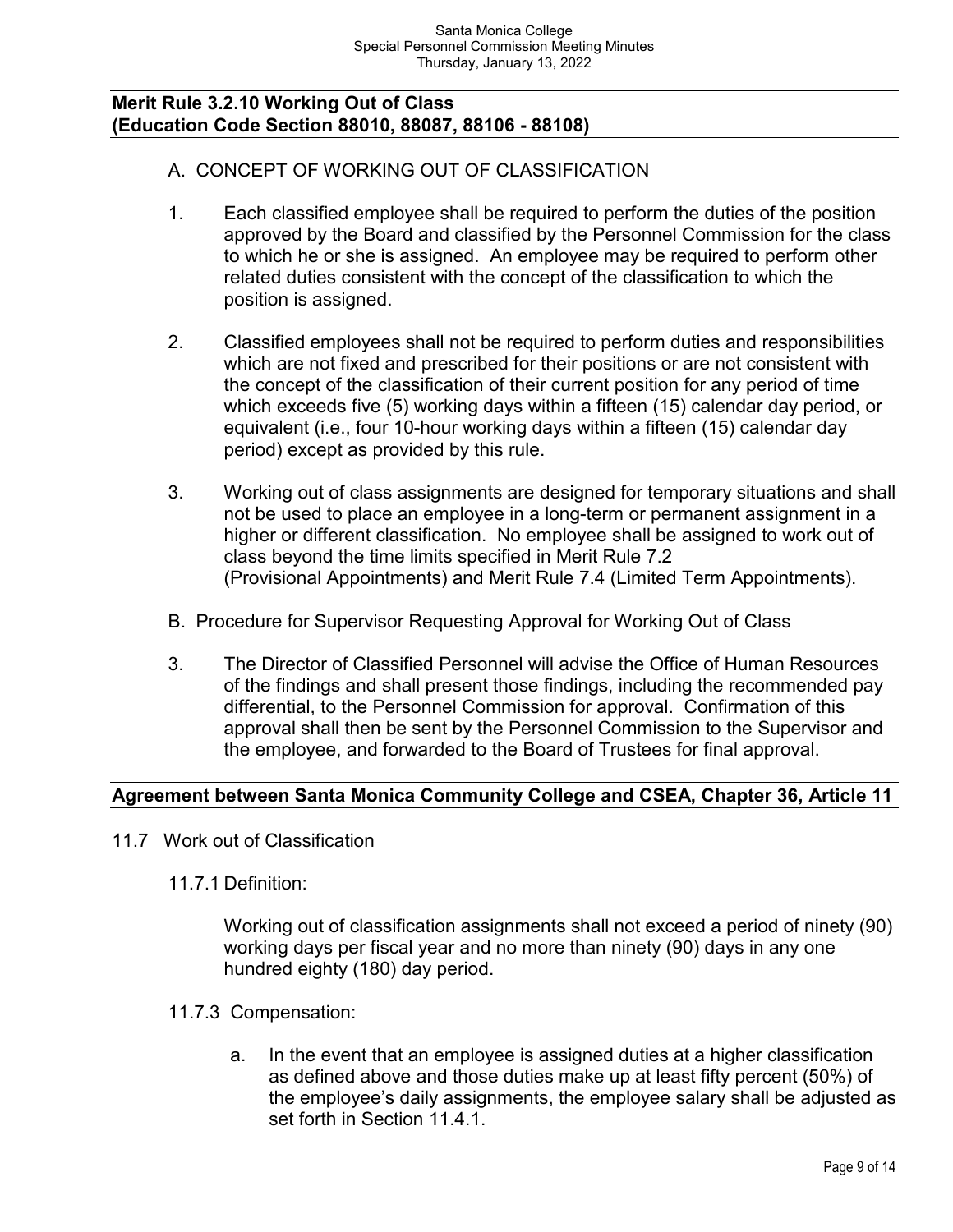- b. If those duties make up less than fifty percent (50%) of the employee's daily assignment, the District shall pay the employee equal to one half (1/2) of the stipend that would have been paid under sub division a (above)
- 11.4 Salary on Promotion
	- 11.4.1 When an employee is promoted to a position in a higher salary range, he/she shall receive the next higher dollar amount above his/her present rate of pay, but not less than the minimum of the new salary range. If that amount is less than a one-step (5%) increase, the employee shall be placed at the next higher step over that authorized above.

## **Merit Rule 7.4 Limited Term (Temporary) Appointments (Education Code Section 88105)**

- 7.4.1 LIMITED TERM POSITIONS DEFINED
	- A. Positions established to perform duties which are not expected to exceed six months in one fiscal year shall be designated as temporary limited-term positions.
	- B. Positions established to replace temporarily absent employees shall be designated as substituted limited-term positions.

## 7.4.2 PROCEDURE FOR ESTABLISHMENT OF LIMITED-TERM POSITIONS

- C. When a temporary or substitute limited-term position is established, the appointing authority shall notify the Director of Classified Personnel in writing of the hours, starting date, and probably length of the assignment. Establishment of limited-term positions shall be subject to ratification by the Board of Trustees at their next regular meeting.
- D. Substitute limited-term appointments may be made for the duration of the absence of a regular employee but need not be for the full duration of the absence. The appointment may be in the same class as that of the absent employee or the duties may be reduced in level and the appointment may be made in a lower class. The duration of the appointment shall not exceed the authorized dates of absence of the regular employee.

## 7.4.3 ELIGIBILITY FOR APPOINTMENT

A. Limited-term appointments shall be made from eligibility lists and employment lists in accordance with procedures for regular appointments.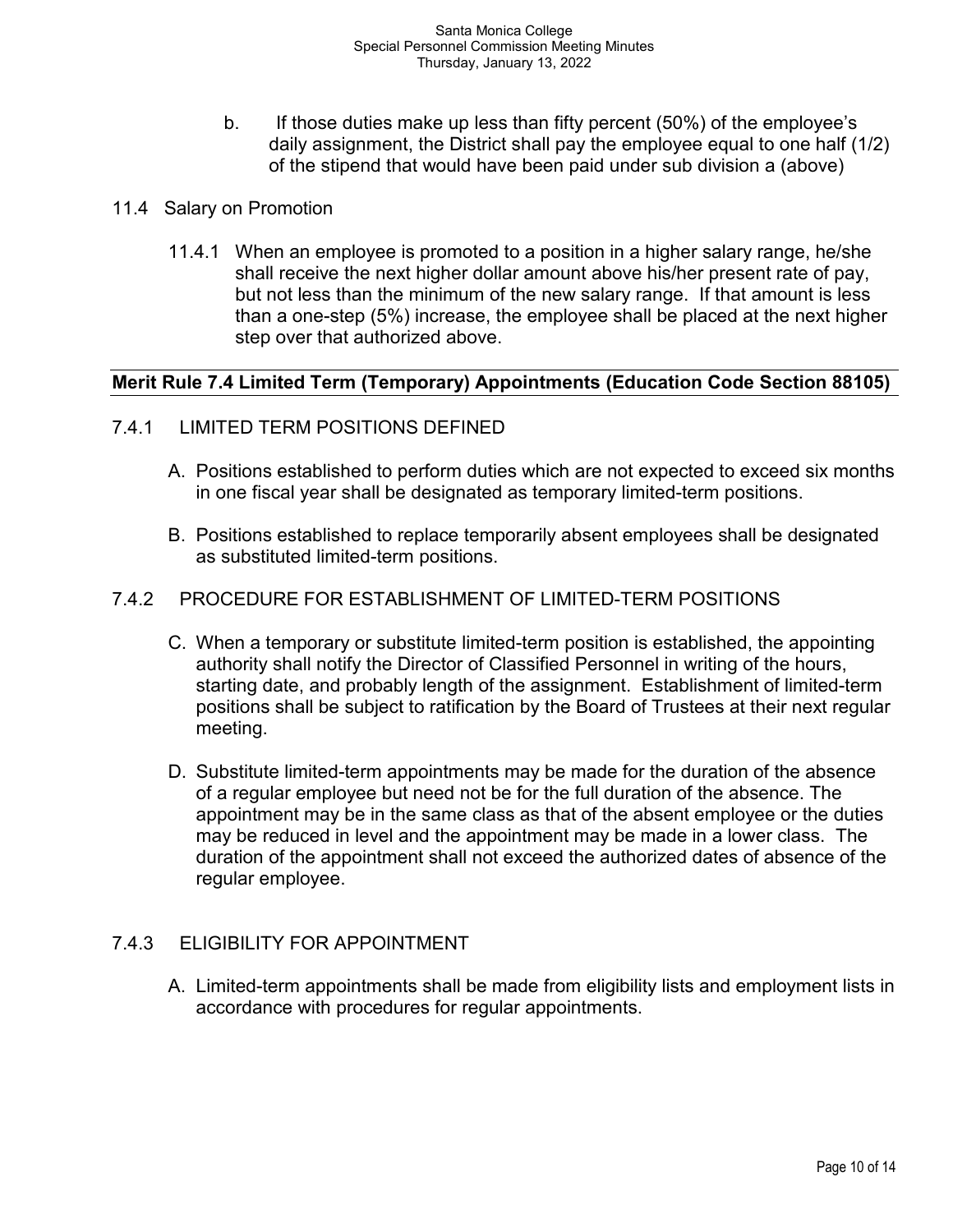## **RECOMMENDATION**

It is recommended that the Personnel Commission approve the requests for working out of class and limited term assignments for the appropriate stipend as indicated under the above applicable sections of CSEA, Chapter 36, Article 11.7, and Merit Rules 3.2.10 and 7.4.

| <b>Disposition by the Commission</b> |                           |
|--------------------------------------|---------------------------|
| <b>Motion made by:</b>               | Lawrence Leone            |
| Seconded by:                         | <b>Barbara Greenstein</b> |
| Ayes:                                | 5                         |
| Nays:                                |                           |
| <b>Abstentions:</b>                  |                           |
|                                      |                           |

**Amendments/Comments**

**Vice Chair Joy Abbott noted how many Personnel Commission staff were featured in Agenda Item #5 and asked Director Carol Long for a recruitment plan following the fulfillment of WOC and Limited Term assignments through April/June 2022.**

**Director Carol Long explained that an assessment is underway to determine whether permanent or temporary hires need to be made at the Technician and Specialist levels.**

**Two Analysts will be WOC and therefore requiring coverage for their existing duties. The plan is to conduct one set of interviews from which further decisions will be made.**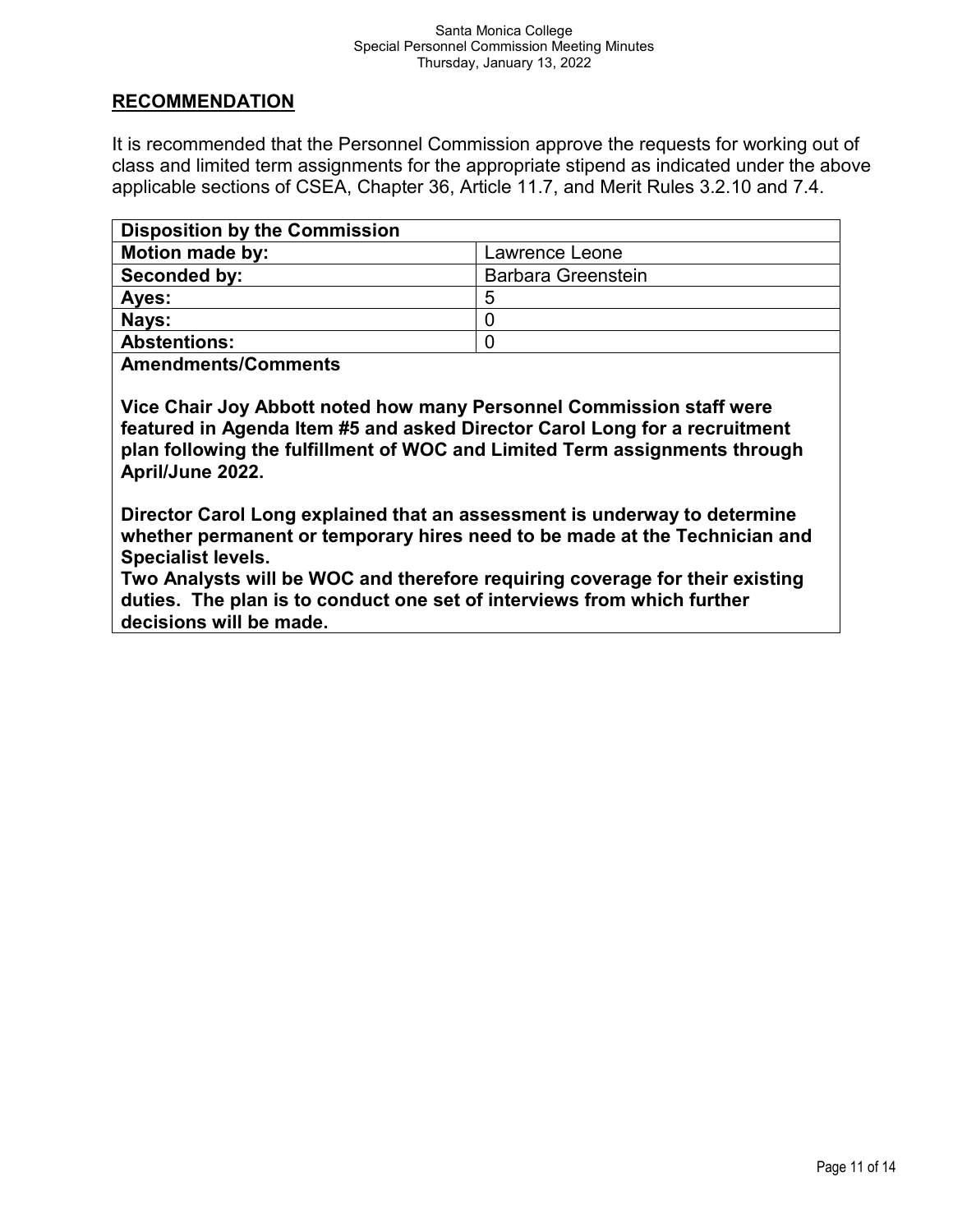| <b>Agenda Report No.</b> | 6                                                       |
|--------------------------|---------------------------------------------------------|
| <b>Subject</b>           | <b>CERTIFICATION OF SENIORITY LIST:</b>                 |
|                          | • HUMAN RESOURCES ANALYST-OPERATIONS                    |
| <b>Date</b>              | <b>January 13, 2021</b>                                 |
| To                       | <b>Members of the Personnel Commission</b>              |
| From                     | <b>Carol Long, Director of the Personnel Commission</b> |

As part of the continuing practice to update and maintain Seniority Lists for the District, we present the following seniority list for approval:

## **Human Resources Analyst-Operations**

It is recommended that the Personnel Commission certify the seniority list effective January 13, 2022.

## 13.1.4 SENIORITY LISTS

A. Seniority lists shall be prepared or updated for each class as necessary. When each list is initially established, it shall be approved by the Personnel Director and certified by the Personnel Commission before it is used.

B. When a seniority list is initially established or updated, the list shall be made available to the employee(s) for review during a five (5) working day period before it is approved. C. During the prescribed review period, an employee who believes that an error has been made on his/her seniority computation shall notify the Personnel Director, who shall review the computations together with any additional information provided by the employee. The Personnel Director shall determine if a recomputation is appropriate and present an appropriate recommendation for action by the Personnel Commission.

D. Seniority lists that are maintained will be available for inspection in the Classified Personnel Department.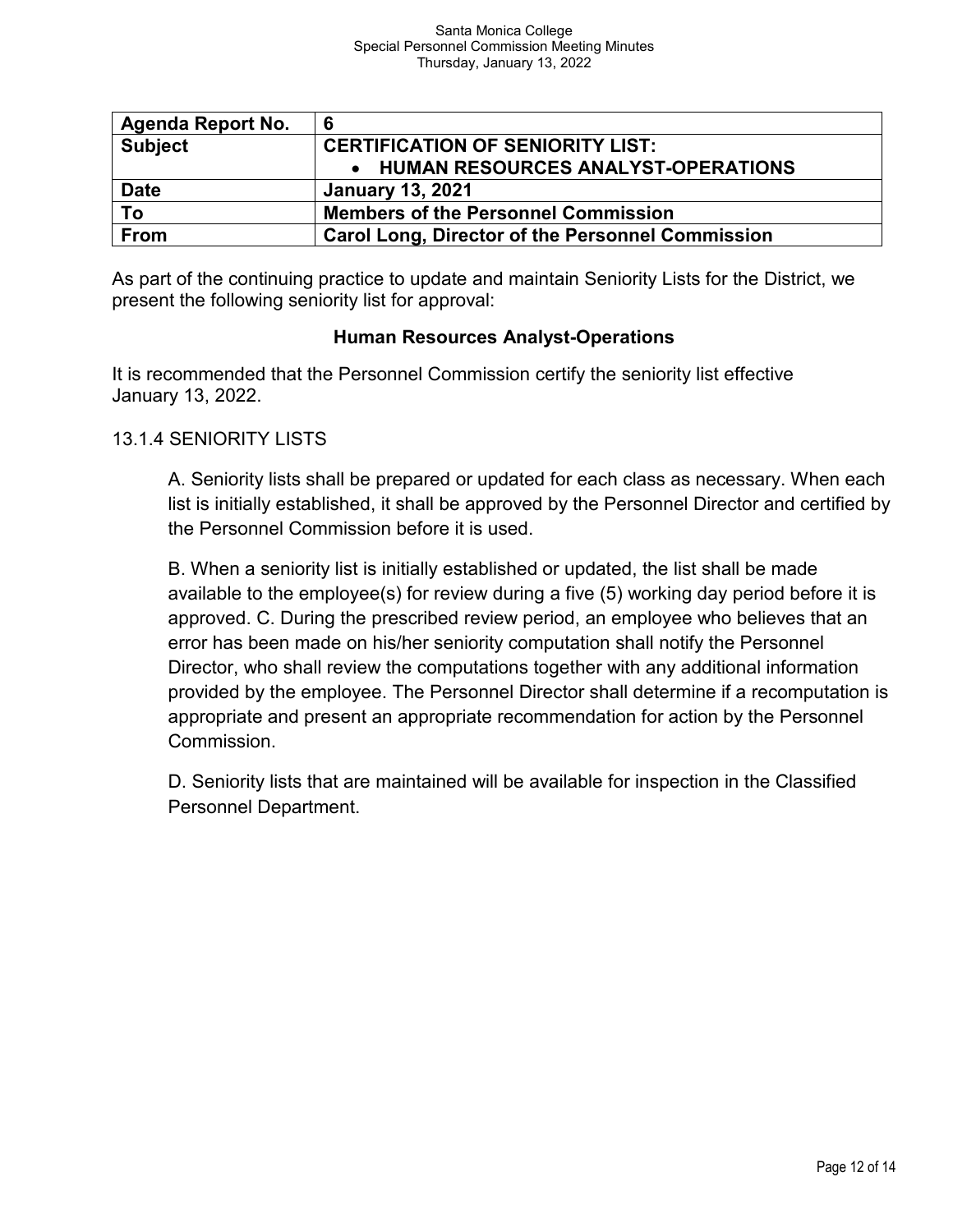"HUMAN RESOURCES ANALYST - OPERATIONS" Seniority List

Range: 51

Monthly Base Salary Range as of July 1, 2020: \$7610 to \$9248

PC Certification Date: January 13, 2022

Review Period: January 5 to 11, 2022

| and HOURS in   DISTRICT HIRE DATE in   MONTHS   HOURS<br>ş | CLASSIFICATION   PERMANENT STATUS   PER YEAR   PER WEEK<br>I SENIORITY BASE DATE I ADJUSTED DAYS<br>Date of Hire in<br><b>Classification</b> )<br>12/8/2021 |
|------------------------------------------------------------|-------------------------------------------------------------------------------------------------------------------------------------------------------------|
|                                                            |                                                                                                                                                             |

П

┑

Approved by: Carol Long, Director of the Personnel Commission Compiled by: Karen Monzon, Personnel Analyst Edited By: Brent Heximer, AA II, PC

**Disposition by the Commission Motion made by:**<br> **Deborah Jansen**<br> **Deborah Jansen**<br>
Joy Abbott **Seconded by: Ayes:** 5 **Nays:** 0<br> **Abstentions:** 0 **Abstentions:** 0 **Amendments/Comments**

#### Santa Monica College Special Personnel Commission Meeting Minutes Thursday, January 13, 2022